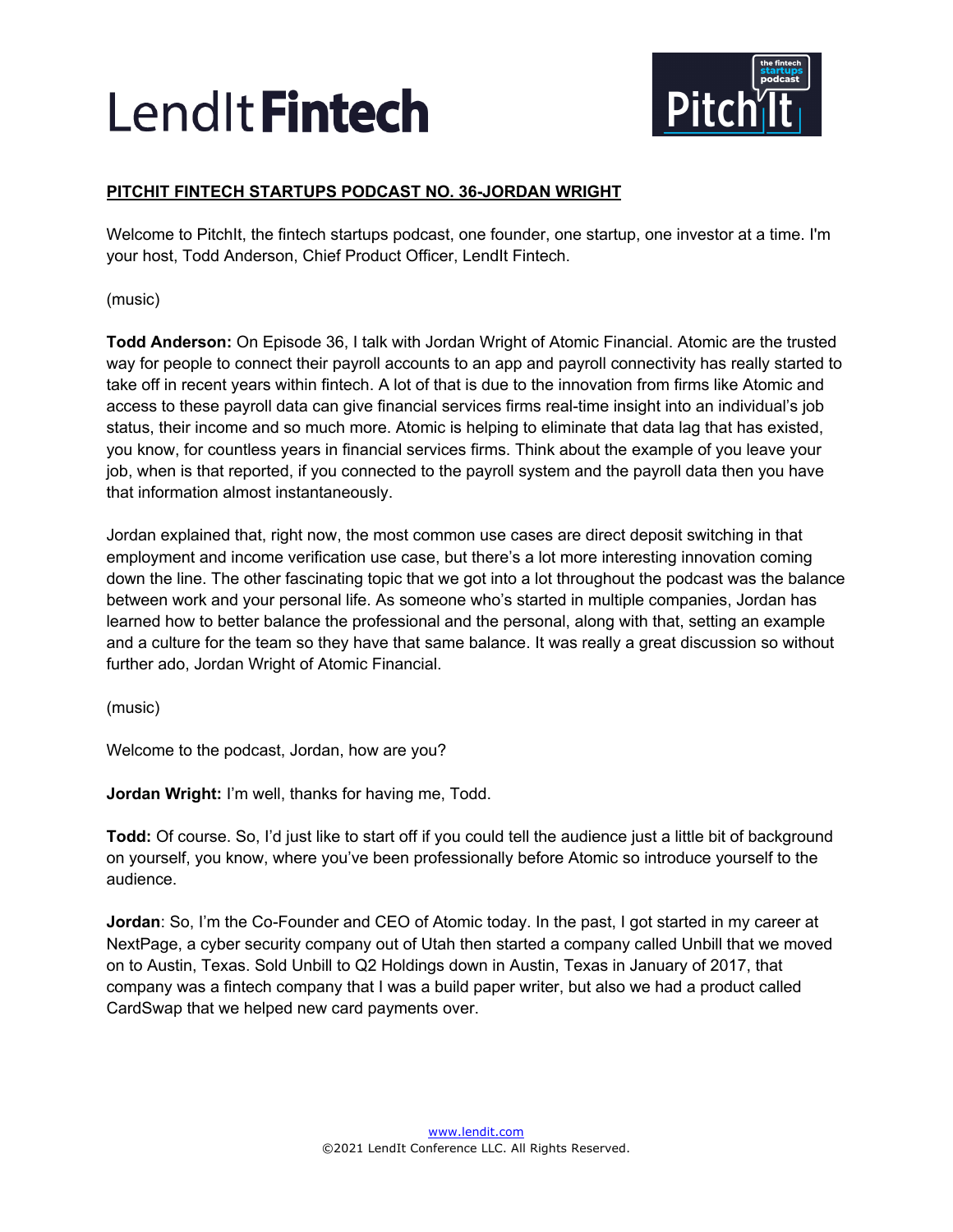

After Q2, I spent a little time partnering around with a few different startups and helping out as a chief product officer out of strategy in a couple of places while I figure out what I do next and started Atomic in August of 2019.

**Todd:** So, it sounds like you've always had a bit of an entrepreneurial bug, has that always been the case prior to founding Atomic? Obviously, you talked about Unbill, kind of what brought you to the idea of Atomic and why launch when you did?

**Jordan:** It's always been the case that I've had a little bit of an entrepreneurial bug. I converted my parents' farm into Hogwarts Castle for the local kids in the neighborhood as a 13-year old and charged admission and we had broomsticks flying from rafters and all kinds of safety balance.

**Todd:** That's fantastic,

**Jordan:** Yeah. With Atomic, my Co-Founder and I, when we started Unbill, we were looking at that card swap space and that product, so many people came to us and said well, if you can switch over the direct deposit that would be much more impactful than just switching over the card brands. We started looking at that opportunity and as we kind of delved into it, it seemed like the place that you would go to get that done as a payroll system and there were so many other fascinating things you could do with access to a payroll system such as being able to verify employment information for somebody getting a loan, being able to change where payments are made for somebody's loan and taking those directly out of a paycheck and routing them through a consumer account.

There are so many other applications for it that we also felt like and I actually made a comment about this publicly recently. If you look at the MXs and Plaids and Finicitys of the world, it really paved a way for consumer permission to access to data and consumer permission to access to different systems. And so, Unbill was the user permission access to data play and we felt like we had some good skills that we could leverage to be able to build Atomic.

**Todd:** You think without those companies, would it be as easy to get access to payroll data, to build something like Atomic or would you still kind of be in a place where payroll data wouldn't be as easily accessible to where it is today. Did you need some of those companies to come first?

**Jordan:** Definitely. I don't know if we needed them to come first or we could have come first, but somebody needed to do it first and fights battles for consumers that big banks and other people tend more to fight. I think those people took the brunt from a legal standpoint for a lot of people to show that hey, this is consumer data and they deserve to be able to access it and they've been able to armor us against some pretty big organizations into allowing consumers' access to these data.

**Todd:** If you could give the audience an overview of exactly what you guys offer and as you're doing that, can you tell us how you came to the name Atomic.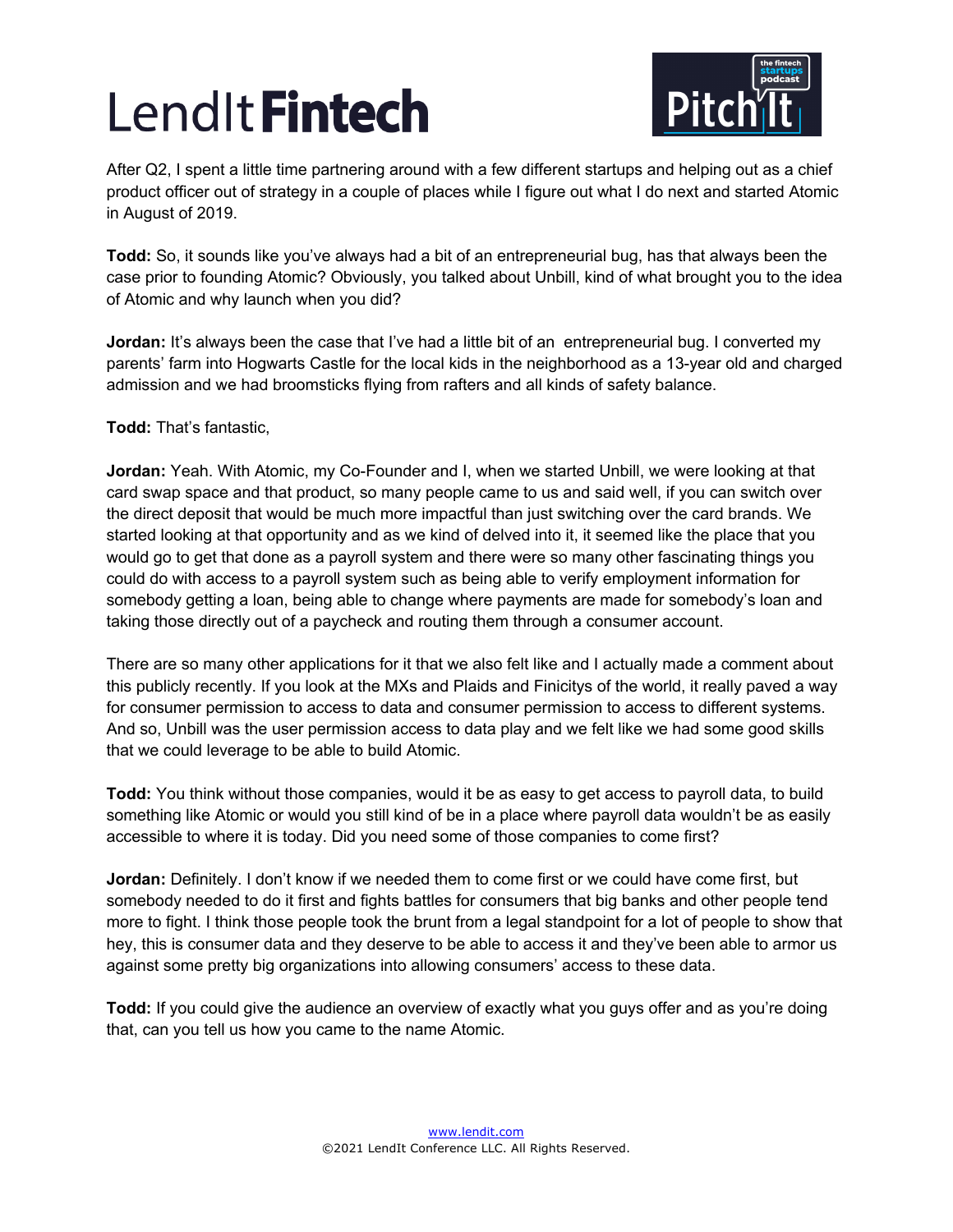

**Jordan:** So, what we offer is the ability to connect a consumer into a payroll system. This allows the consumer to change their banking relationship so they could change their banking relationship to Chime, as an example, as one of our customers. We have 65 customers, most of them use us to be able to switch our direct deposit, a lot of them also use us to allow a consumer to verify their employment information so we can bring in basic employment information like how long they've been employed somewhere, salary information, some other information that wasn't there when they were currently employed, all those things to help them get a loan. That's what our product is used for today.

We came up with the name Atomic Financial because atomic, initially, and I think a lot of these names, where they start and where they end is a very interesting thing. We were thinking about the periodic table to elements and different products we're going to release in the future and we looked at all sorts of names around the periodic table of elements to even considering some elements themselves that are critical to life on this earth. Carbon was one example, critical to life and financial services, obviously a paycheck and employment data is crucial to a consumer's financial life. And so, those were some things we were considering and landed on Atomic through that process.

**Todd:** Why is, you know, the connection to payroll a game changer? Why is it different than typically if you're applying for a job, someone will probably make a phone call and have to verify, obviously, there could be some issues with that, depending on the phone number and whoever they put down as a potential reference. But, what are some of the other benefits of accessing these payroll data and why has it been a game changer for companies like you and others?

**Jordan:** Yeah. So, if you look at what people have had available in the past, it's the sort of thing you just described, right, where the work number has been a solution in the ecosystem for a long time. They only had an integration with ADP for the longest time and they pulled a very, very tiny subset of data, maybe whether or not somebody was employed or some basic salary information, but a person's employment is highly indicative of their ability to repay which is a crucial part of lending. And so, when we talk to people about the treasure trove of data we have today, most of the algorithms that people have built for lending over the past are built off on such a minor dataset.

Credit score is an interesting one that takes into account lots of other datasets, right, but the reason why employment data is so valuable is because it's largely been untapped. I mean, paystub fraud is a very common thing, this allows your verified information that's provided in a secure way that we wouldn't allow a consumer to build and get around. So, for that reason alone, it's very impactful, but there's also other things like allowing a consumer to come in and say, let's say this person is a refugee or an immigrant to this country, they don't have a credit score yet, but child breaks an arm, they have to come up with \$400 for an ER visit or whatever it is, right, we can help that person go to a place and say hey, I'll make this payment directly out of my paycheck as opposed to being able to say like I have no credit score, I'm good for the money, right.

They have ways to try to show that they are credit worthy without a traditional credit score and I think in the long term we'll see that credit score continue to diminish in value, it lags behind the broader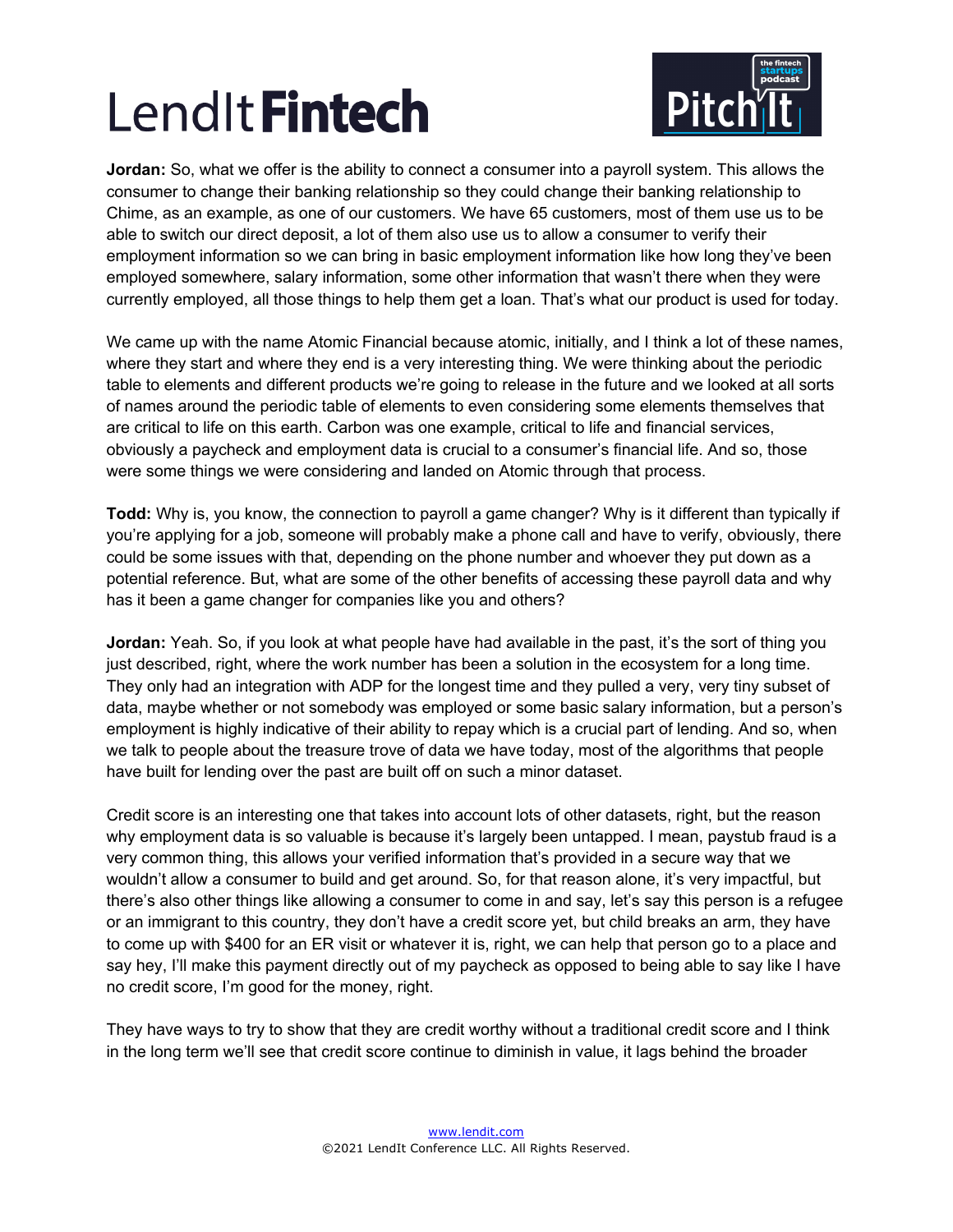

market substantially and we'll be able to provide some really fascinating insights for lenders, specifically, but also the portability of consumers' banking relationships.

**Todd:** Do you think we'll ever get a re-worked credit score that kind of takes into account the innovations that have been happening in the last 10 or 15 years? Does it have a better chance of disappearing or does it have a better chance of being re-worked and incorporating some of what we have available today?

**Jordan:** I think it has a good chance of being re-worked, but also new credit scoring models coming to light, right. There's a lot around cash flow-based lending right now, I think Petal just announced a massive round and that seems to be the direction they are going is the score for cash flow-based lending. I believe that will be supplementary to credit score for some time, I think in the long run it could replace it.

**Todd:** Isn't access to the payroll data significantly safer and more real-time for lenders because, I mean, you leave a job, you can still act as if you're at that job for some time because the reporting to different bureaus is not going to be equal. If you have access to payroll data, it's either you're employed by a certain employer or you're not, right?

**Jordan:** Yeah. And you're currently getting paychecks or you're scheduled to get a paycheck or you're not, we can get closer and closer to that kind of data. Like you said, the credit bureaus lag behind, so far, but in my opinion, all the most important metrics like some other things that are way cooler is think about the last time you got a mortgage, it's like gosh, we've really got to check employment the day before you get a mortgage, afterwards, who cares, nobody cares that you aren't employed anymore, right.

If somebody can give greater assurance by saying, and by the way, you can ping my account once a month to verify that I'm still employed. That's a really big deal, something lenders have never had access to nor even cared about and which is like insane (Todd laughs), right, you will not get much the day before I get this loan that I'm employed and the day afterwards, who cares.

**Todd:** It's a strange dynamic. I've gotten two mortgages, one who we re-fied last year, I mean, it's the same process every time. You know, once you get the funds, it's like they disappear.

**Jordan:** Yeah. Next time you do it, I'm hopeful that our system will be in place at one of those systems that you're using and it will be a lot easier on you.

**Todd:** Yeah. One of the things I've seen, I believe it was on your website in just doing research for this podcast is earned wage access and getting access to your paycheck on a more real-time basis. Do you think, I don't know if there's any data that pairs any of these out, do you think it's safer for consumers, especially those that might be living closer to the paycheck-to-paycheck or living near the edges of, you know, what they can afford, is it a safer way for them to get paid versus two weeks or one week paycheck?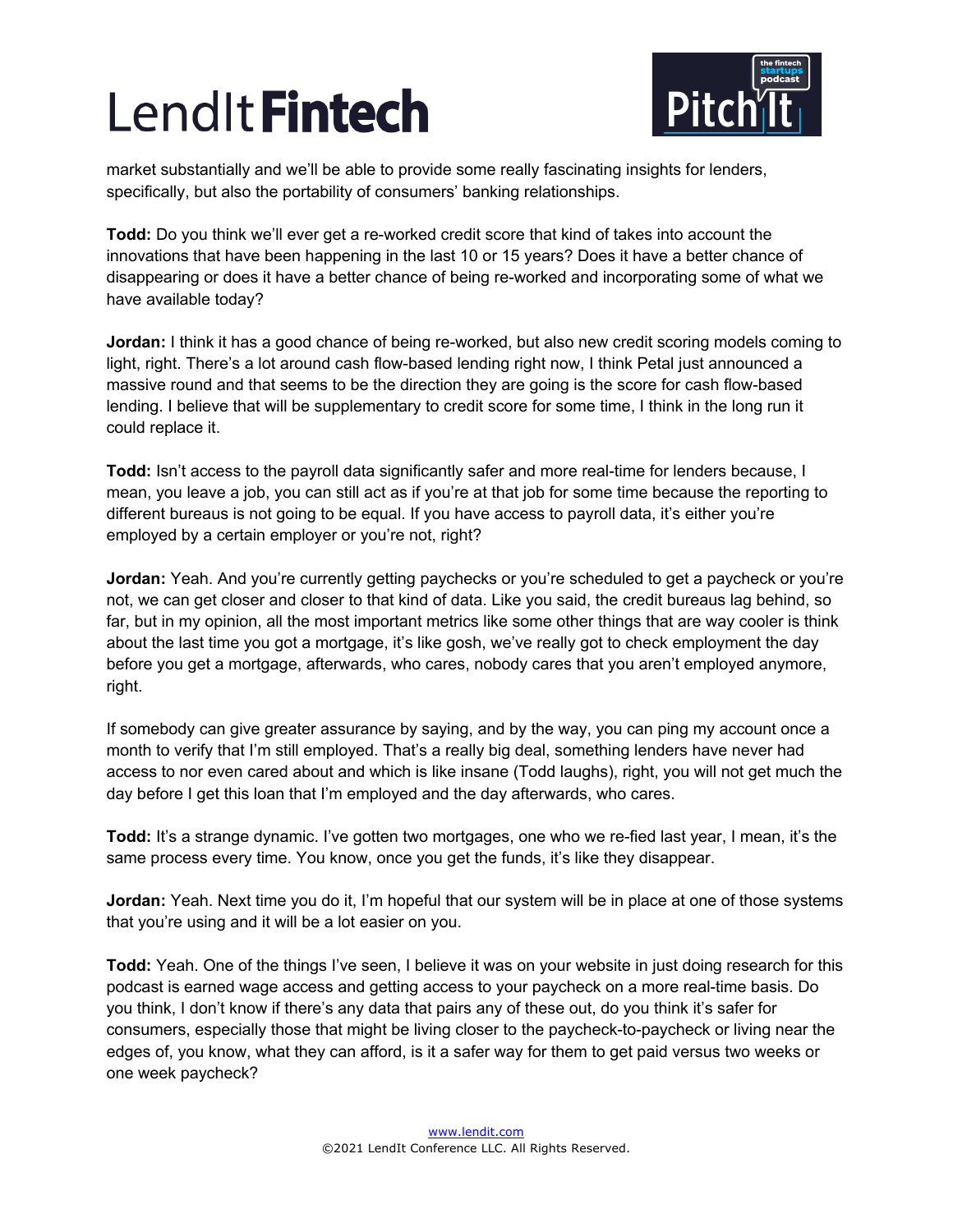

**Jordan:** Earned wage access has originally be tied or, at least by regulators, it has been tied to employers, right, so a lot of the early providers of earned wage access had to kind of change a little bit of their style because the government came in and said, earned wage access needs to be regulated, it needs to be tied to an employer, blah, blah, blah, but really what we mean is somebody getting access to their funds before their actual paycheck. And, if you think about the reasons that somebody might need that, I think that somebody cashing-in of their full paycheck halfway through, that might be a little bit irresponsible like why do you need that money at that point in time.

However, offering the ability for somebody to come in and say, get \$200/\$300 at any given point in time because there's an unexpected financial hurdle that they need to bridge the gap on, I think that makes a ton more sense and is not earned wage access per se, but it is. I mean, you're giving somebody some credit not on a loan basis for something that they had an event landing in their life and they need \$250 or \$300 in between pay periods. I think that's a more responsible way to do it for the consumer and I believe we'll see more things going that way in the future where it's not just about allowing the person to cash out their paycheck every single day.

I don't see any major harm in that if they're cashing it at the end of every day, but if it's, oh my gosh, I have to make this \$500 impulse purchase and I need \$500, right. I worry a little bit about those sorts of situations and the combination of that and "buy now pay later" worries me even more, right. We need to get people saving, we need to get people prepared for the future, we're coming off above market in which consumers have had probably more money across-the-board than they've had in a long time. Hopefully, we can help those people create good habits for the long run and earned wage access may help them out of some situations, but I don't want it to be the cure-all for every time you want \$500.

**Todd:** I'm speaking with the theme here of people either not expecting an expense and how they might deal with that, I know that you guys make it a point of, you know, focusing a lot of your business on those in society who either are not being served well or potentially being left behind, how much fairer, do you think. financial services are today compared to maybe, you know, before fintech became a term or even the last few years like pre-COVID.

**Jordan:** I'm not sure if you followed any of the recent announcements about large banks changing their fee structures for consumers.

**Todd:** Oh, yeah. I cover it all the time and it's quite fascinating to see how quickly they're starting to shift now.

**Jordan:** Yeah. We fancy ourselves big supporters of that movement and I hope to think that we had a small job to play in the success of that and pushing these big banks to change their fee structures. I mean, if you think about it, we're switching millions of direct deposits a year on behalf of consumers and probably in the vast majority of cases those moving off of these banks that have been hosting consumers for a long time and I think they have taken note of that in the last few years, for sure, and the fintech movement has been extremely helpful and beneficial there.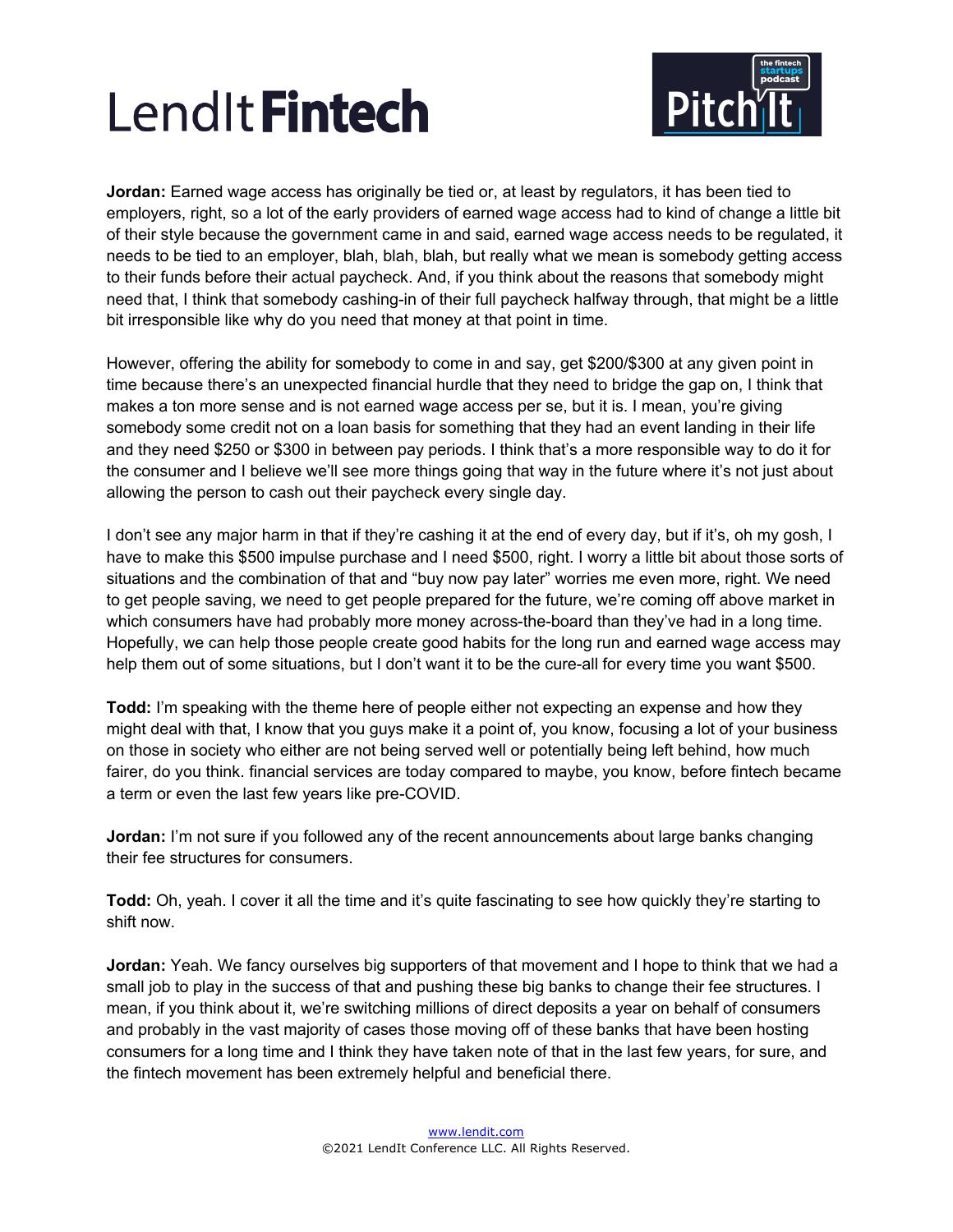

Chime came along and said, we're going to offer essentially a no-fee structure and we're going to make all of our revenue on interchange. Now, they do charge some fees if you take money out of an ATM, but they got rid of all these overdraft fees and they also have a spot re-program or some other wage access-like program that allows people to pull money out like Chime certainly did more for those consumers than we did and a lot of those are the other players, but we power a lot of services that enable people to move off of those large banks. And, if large banks change their tune, start treating these consumers well, we will be able to help them as well too.

**Todd:** In terms of broader fintech ecosystem, how do you guys view yourselves within that ecosystem? You know, there's all these different terms in fintech, there's open banking, there's open finance, there's APIs. is there a kind of way that you guys think of yourselves in the broader ecosystem?

**Jordan:** Yeah. I think we're a key element of the fintech infrastructure, as an example, that comes to you via an API. I think it's part of open banking as well because we're allowing consumers to have a more open banking experience and making their data available to anybody that they want to. I think that data sitting inside of a payroll system is banking data by its definition and holds an account routing number, hold payment information, how much money they make, that's all banking related data and a consumer has a right to that data.

So, yeah, certainly open banking, but also an infrastructure player that enables different use cases, we think about it in a jobs to be done framework what's the job that our customers or the errant consumer needs to hire them for to get done. In some cases, it's moving their paycheck from one bank to another, in other cases it's verifying income for a loan, in other cases it's getting a spot near earned wage access sort of program set up so that they can get \$200 when they need it.

**Todd:** You mentioned deposit switching, is that the most common use case for Atomic today? Is there other kind of top three use cases that your clients are using you guys for, thus far?

**Jordan:** Yeah. I would say the top use cases we are used for today, first is direct deposit, it's the majority of what we do today. Second is verification of income and the third is actually a combination of the two where we're making payments out of paycheck. Those three things combined take up the majority of our use cases, the vast majority. There's a couple of interesting use cases, we're working on around tax right now as well as earned wage access that are pretty exciting, but the ability for someone to take out a loan, we have their employment information verified and set a payments flow of that loan come out of that first use case, specifically.

**Todd:** You've started a previous venture, you're now in another venture, how much different is it this time compared to last time? Is there any different lessons that you've taken from your previous venture that you're applying now and it's a smoother or easier path now or is each venture is it's own adventure and the lessons aren't necessarily equal from one to the next?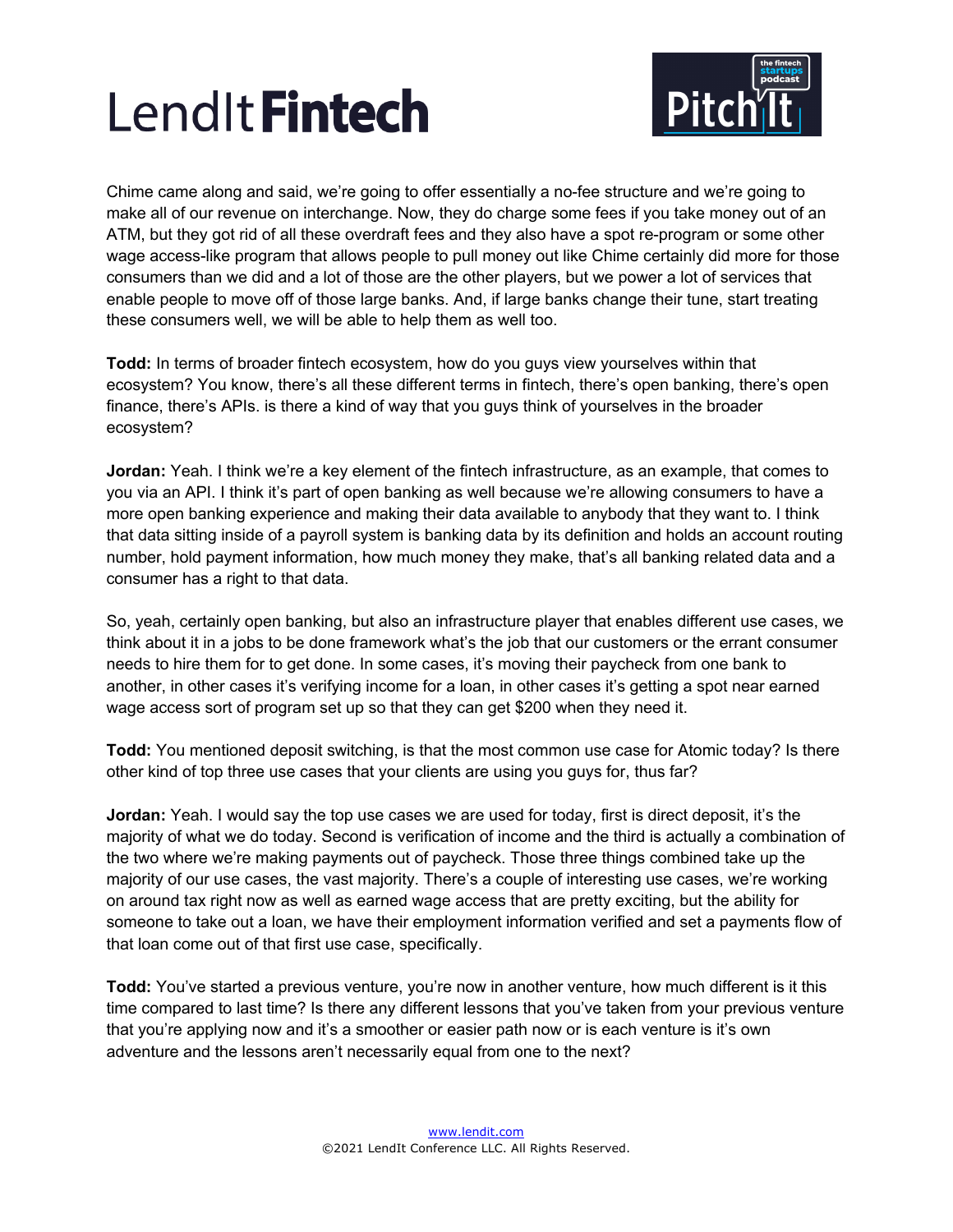

**Jordan:** Each venture is it's own adventure. That said, the second time around, we have a lot of lessons learned that we're using to be able to create a better experience for ourselves and our families. I'm married with four kids (Todd laughs) and last time I founded a company, I had one child for half of that company's life span. Maybe the second one (garbled) before we sold our company, but it's different. I have a nine-year old, a seven-year old, a four-year old and a two-year old and I think we've done some things more like work/life balance perspective to make sure that we have time for our families, honestly.

Well, COVID has been sad in so many ways like it was the year that I would have been traveling the most and I was grateful as a founder that I didn't have to spend that year traveling. Before, we had a sales team that we could hire, we could publish more on things and I could spend a little bit more time with my family and sign some deals from home, but I would say, in general, it's easier the second time around.

Our first company was mediocrely successful, right, I mean, we're a (inaudible) for four years and I tease people now, like I just have to get it out of the way, this thing's going to run me over (Todd laughs), market opportunity is pretty high having signed almost all the major players in the neobank side and now also signing a lot of the traditional FIs. That's been an incredible experience.

**Todd:** What's the biggest lesson that you've learned from building Atomic, so far?

**Jordan:** The biggest lesson I've learned is the importance of culture in a company. I have the second one after this, but we went from 11 employees in November of 2020 to 88 or 85 November of 2021.

**Todd:** Pretty big jump.

**Jordan:** It's a huge jump, you know, and my biggest concern was we would Frankenstein our culture and we've worked really hard and we strived always to go to create a culture where we want people to have the best work of their lives. Everyone that I interview, I ask, what's the place where you did the best work of your life and what allowed you to do that. Oftentimes, because it was just good learning for me as we continue to try to reform our culture, but we also want people that, you know, somebody gives me the answer of well, there's all the structure put in place, I knew exactly what my job responsibilities were, this, this and this, it's like we're not the right place for you right now then versus somebody who will say, my boss trusts me, I kick butt, I had a great time.

That's one answer to that question we keep our ears tuned in for. I would say the other thing that I have realized, after, you know starting a company before, being involved in an IPO prior to that, it's just that no amount of money buys more time with my family and if I fail at being a dad or a husband in this life and create a billion dollar company then I'm not going to care that much about what I accomplish in life. It's important that our employees know that I feel that way, that their family should come first. Some companies talk about how oh, you joined the family of our company, I don't like that mentality because it overrides the most important relationships in life.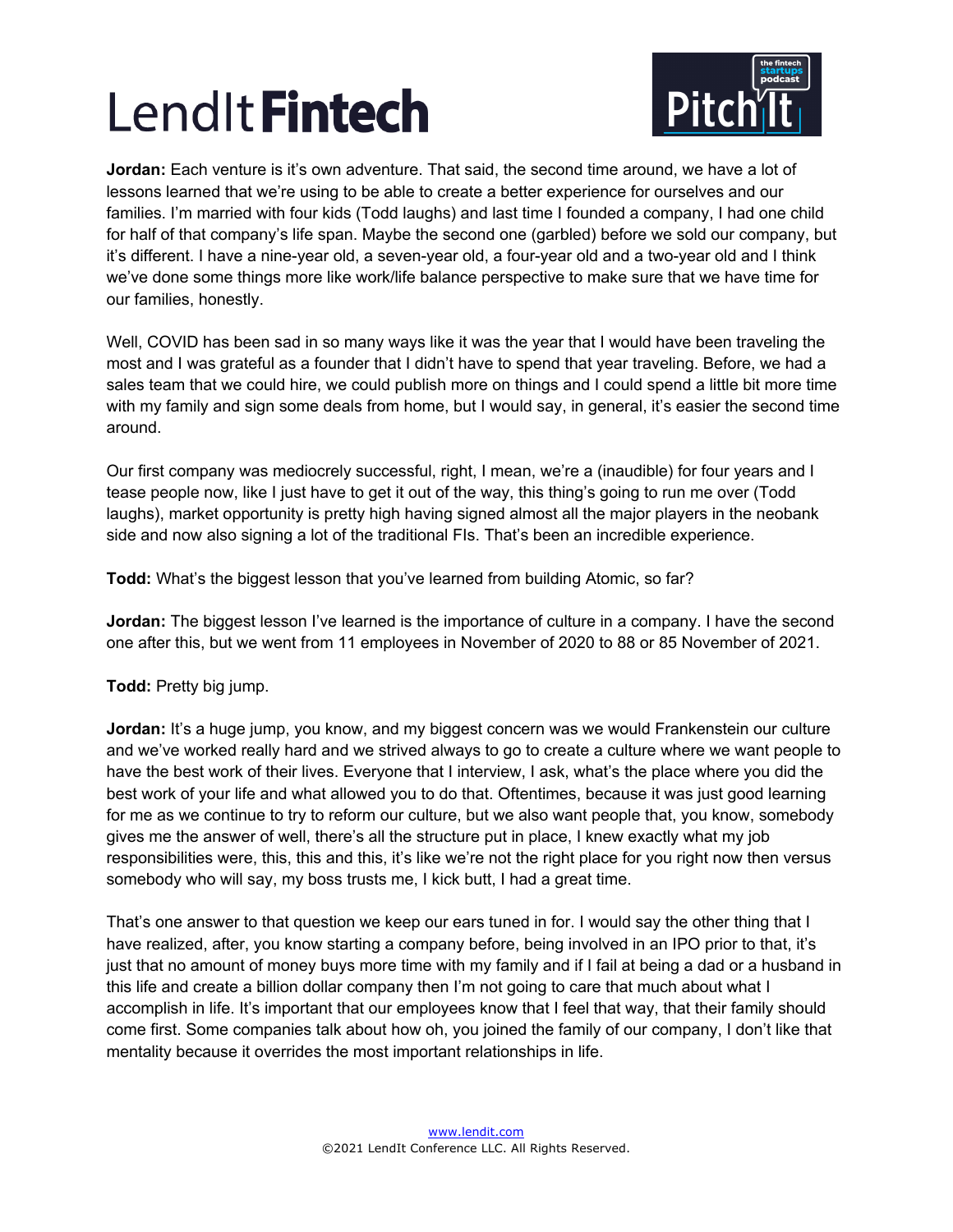

**Todd:** Before we shift a little bit in the conversation, best piece of advice you've received while building Atomic.

**Jordan:** It probably came from my Co-Founder. There had been plenty of times along this journey where you can sink 80 hours into work in a week and this has gone along the pain for me personally, it sounds like, right, but last year, I missed an important family event, I mean, two years ago, for a big deal that we were working on and the deal didn't work out (laughs). I remember looking back like I'm never missing an important family event for anything ever again. It's not worth that, but my Co-Founder was actually one that was like it's not worth it and I really appreciated that mentality and we try to respect that in each other.

**Todd:** I want to shift a little bit in the conversation here. As a Founder, obviously, you have family, you mentioned, you have four kids, how do you ensure that, you know, Atomic's not getting left behind or that you're staying up on what's happening in the market. You know, there's obviously so many hours in the day, you don't want to spend 24 on the job, how do you prioritize?

**Jordan:** On a regular basis, my Co-Founder and I do a journal where we journal how we spend our time for a week and then we talk about it afterwards and that has been a really helpful exercise for us on a regular basis just to check-in with each other and make sure that we're both using our time the best we can at work, but also talking about our personal time spent. I also have a personal goal of being at home for dinner four nights a week, I think it's that much, but it's my goal if I'm home for dinner four times a week and I'm home for bedtime because, you know, five or six nights a week, that's important for me.

We call at Atomic, we talk about staying centered like staying centered looks different to everybody. For some people, it's A) I wake up at 5 in the morning and I do yoga and exercise and blah, blah, blah, blah, that's not me, but as long as I eat dinner every night with my family and put my kids to bed and read them a book and spend a decent chunk of time with them, an hour or two. Also, oftentimes, I'll tune back in after my kids go to bed and fortunately, at these ages that's like 8:30, but as the kids get older, that'll get harder and harder and I'll need to make sure that I practice as needed as those ages and those milestones arrive.

**Todd:** Obviously, the pandemic, remote work became normalized, you know, with your previous ventures, I'm assuming you are in the office and have multiple locations, but how different is the dynamic to build the team? You've mentioned culture a few times on this episode where people are not all in one location, I mean, how intentional do you have to be, how difficult is it to build something culturally with a company when so many people are in so many disparate places?

**Jordan:** I don't know all the answers, I can tell you what we've tried, but I can tell you it's really, really hard. I think the interview process is incredibly important and, you know, some people use culture as the word to like keep people out of the company that aren't like you, I am not that way. However, you know, when we look at potential board members and potential investors and as I talk to potential hires, I do say, if we're stuck in an elevator for three hours, would you leave that hating me, never wanting to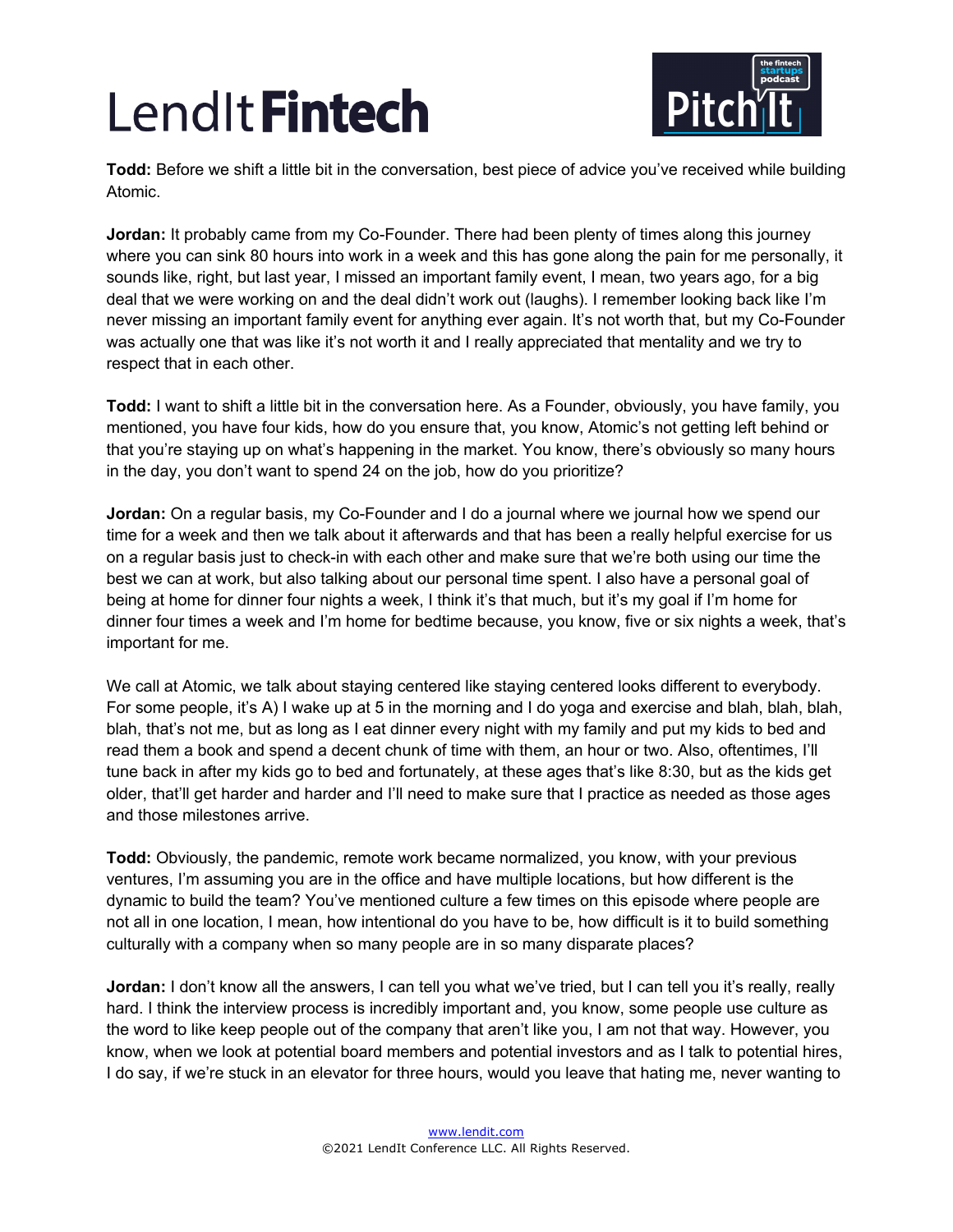

talk to me again or would you want to hang out the next week. It can be a drag on you to go and spend time with people that you work with, it needs to be energizing, it needs to be people that you genuinely enjoy spending time with.

We've done several things that I think were really important. We did a team on-site in November of last year, the whole team came out, it was the first time we've all gotten together as a group, we'll do those twice a year and teams can do their own on-sites as well in places of their choosing as long as they meet the budget criteria. So, I mean, I had somebody be like….I guess going to Hawaii might….as long as it can fit in the budget, go for it, right, we want teams bonding together and spending time together, but also when you do that as a group.

We have a lunch thing internally that we usually just put in place in the New Year where everybody puts their name into a hat if they want to participate and then we cycle through getting somebody for lunch once a week. We're working on like a water cooler like application that we can use internally so that people can just hey, I've got give minutes free, let me see if anybody else has five minutes free right now, let's just chat for a little while.

The last thing that we've done is we got a ton of occulasses (?) in our company and we've been using them extensively and I'm not sure if you guys have tried it like the workroom stuff, like we tried it in early days, had an update recently and it's incredible. It can now map to your keyboard, it allows for a greater feeling of personal connectivity, you can high five each other, you feel something in your hand pass through each other, there's just so many things about the VR world that we're trying to leverage to also help our teams feel like we're, not like we're, to help them feel unified.

**Todd:** I mean, it takes a lot of work, I mean, in the office there's just a natural list to a day, you know, you got to lunch with someone, you grab coffee with someone, you chat about some stupid video that you might have watched on your phone, but when you're not seeing everyone, there needs to be some of these because you risk people becoming isolated and, you know, there's no real team unity, right.

**Jordan:** The relationship, especially my direct reports, I call on my direct report probably everyday or every other day where we're just like 10/15 minutes, a few minutes, hey, how'd your day go on, anything you need, but also just like hey, what are your plans for this weekend. I had one direct report ask me like I just need 30 minutes with you once a week just to talk about life, like awesome. So, we got 30 minutes, not a one-on-one to talk about life, right, and just see how things go, talk about family and if that's what the direct report wants or needs, that's what I feel like I can be helpful for them, happy to do that, but I think it's important.

Sometimes, my Co-Founder and I will spend an hour on the phone talking about something, you know, at 8:00 at night and I am grateful to have an incredible friendship with him and we've started a couple of companies together, but I'm also grateful that that relationship makes us want to get together more often as opposed to oh gosh, I have to pick up the phone for this person, you know, that's an important part of it.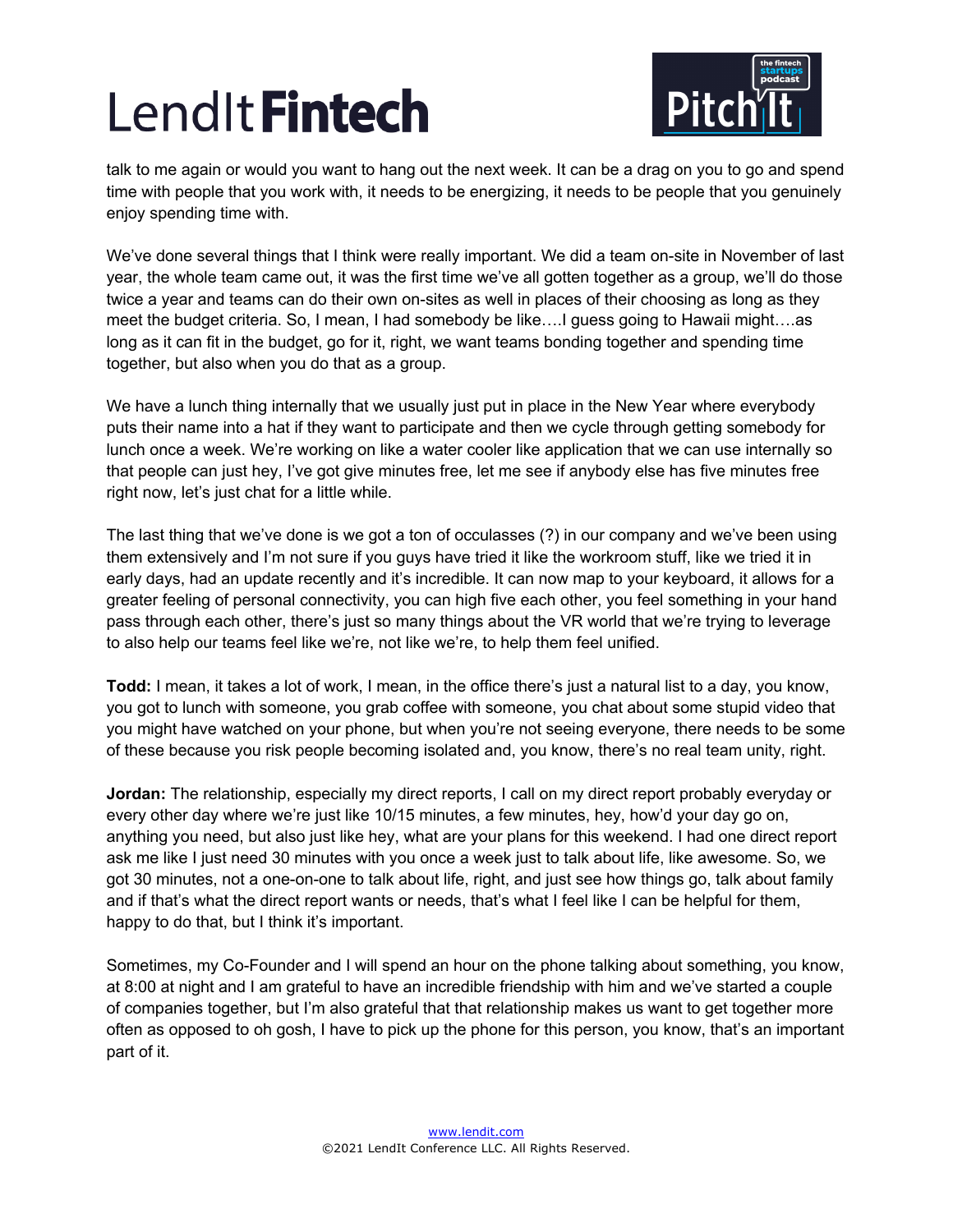

**Todd:** So, you've raised some outside capital. Clearly, now has been arguably the hottest time ever for fundraising in fintech, you know, not every idea is easily funded, how was the fundraising process, picking investors and, you know, talking with investors and just that acceptance of what you guys were trying to build.

**Jordan:** It's been very different from the first time I started the company, I'll just say that. First time was a different fundraising environment, but also different company success. And so, while it's been great, I've also found it interesting in speaking with the VCs and the founders, right, the VCs are like hey, some people are clearly taking advantage of this time in a major way and we won't forget that in the future (laughs) and others are not and still running respectful processes. But, I mean, I know some founders that are just like, you know, look, I mean, they publish it to 15 VCs for raising, we need a term sheet by this date if you want a chance of participating, you've got to have it in on time, you know, and other ones that are going about it in a little bit more traditional approach.

I'm not saying one of them is a wrong approach, gosh, to save time I hate fundraising, right, so to save time I think that's fantastic. The difference for me has been I've been able to be more choosy about the people around the table with us and around some terms that are important to me in being able to run this company long term. And so, everybody asked me about our first board that we were putting together, who would be on it and I said, whoever is going to be on it has to pass this criteria like if we spend three hours locked in together we wouldn't leave hating each other.

Or, like people that want to go on a joint vacation sometime in the next year and go fly fishing together or something like that where I feel like we continue to be drawn back to each other, that is important to me. It's a long journey being on the board with a startup like ours and we want to make sure that those are relationships that we'd want to lean into, regardless of the investment relationship.

**Todd:** I'm asking this question because you've started a few ventures, do you think founders are pushy enough to build a board that's really right for them or do you think founders are a bit more accepting, depending on the money that they can get from whatever VC? Should founders be more pushy and say, you know, this is the board make up and stuff that I want even if it risks losing a potential investor?

**Jordan:** Totally, they should be that way, in my opinion. I have taken a third of a shave of valuation to take money from the right person that I want to know my board and I've done that multiple times. I've taken a shave in valuation for the right person and I think that is a far more important criteria because right now, you know, markets, public markets has been a little interesting, startup lending hasn't quite felt that, I don't think, maybe they have, but I haven't seen that much and you need people that are not just in this to be a rocket ship, right.

Our revenue growth last year was phenomenal, right. I think from a revenue standpoint, we have the strongest revenues of anybody in our space, but feeling that way and probably the best growth opportunity for 2022, but you never know what's going to happen, right. Stuff just blows up sometimes and you want to have people in that journey that you can call them like they suck and talk to somebody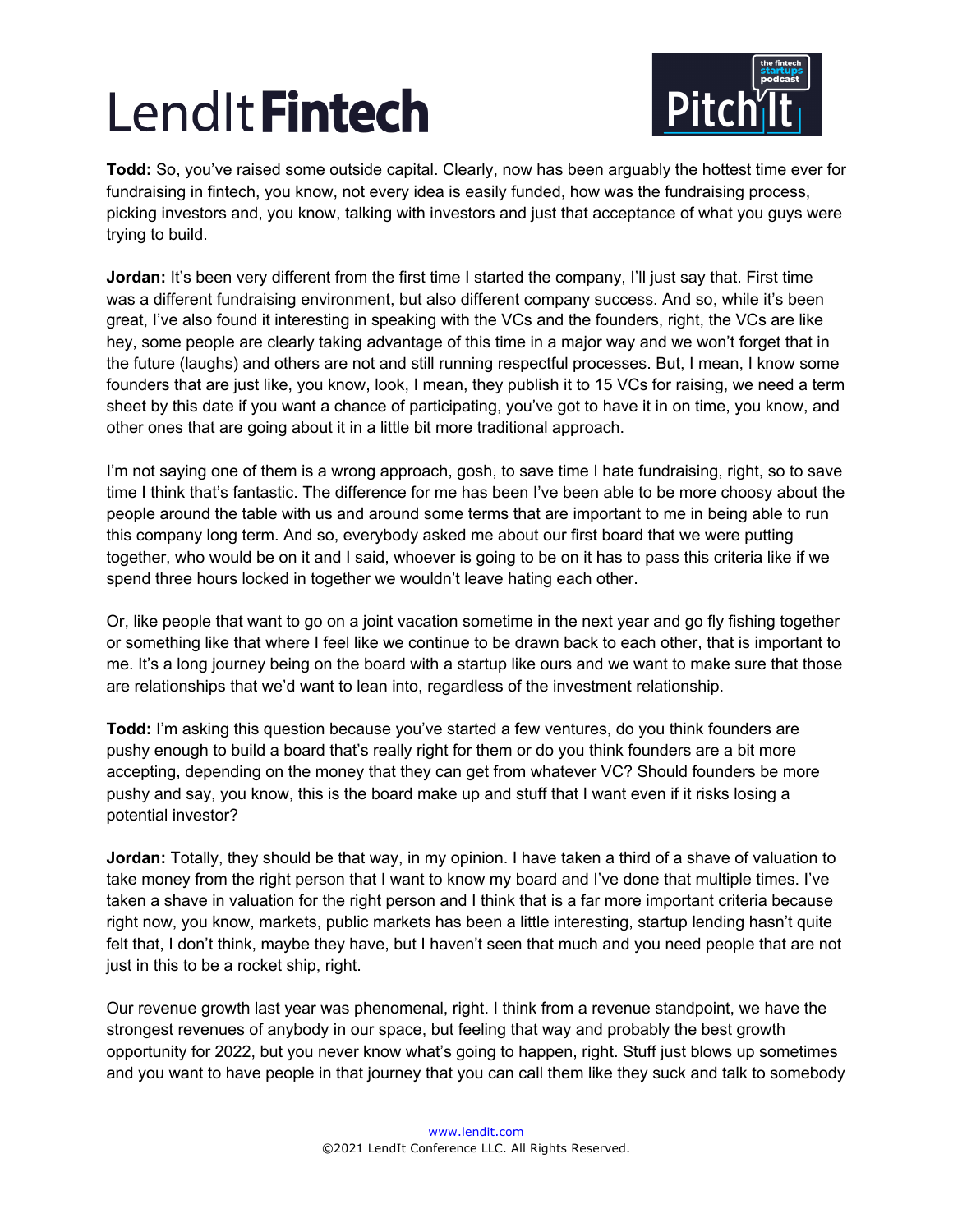

about it and they're not like oh, I invested in a future unicorn and blah, blah, blah, blah. That's far more important to me than having people that are going to rip me on the rough days and they are going to be at the trenches with me and like I'll help you solve this.

One of our first investors, he's responsible for 25% of our early pipeline individually, he made that many introductions personally that ended up being customers and we took that money over a much more prestigious VC firm because we thought he could actually work with us and gain with us.

**Todd:** We have just a few minutes left here. I did see that on your LinkedIn, at least, that you mentioned that you were doing some angel investing. Did that help, hurt, how was that being on that side of the equation, you know, when raising money for Atomic or any of the other ventures that you had?

**Jordan:** Yeah. It was nice to be able to get inside into other founders' processes and things like that make, but also because we've been a pretty hot company and have had a lot of interest, I've talked to most great fintech VCs. And so, I've been able to make introductions for those founders to be able to help them with their funding efforts, but I honestly like my angel investing, I call it charitable giving pretty much, I don't expect to receive a return.

My wife and I have been discussing like we don't ever expect to see this money again. Now, some of those investments have paid off really well, so far, others not so much, but we try to over index on nontraditional founders, you know, a lot of people that are in my portfolio of investments are women or minorities in some way and that's important for me to give back and try to be able to provide help for those people as they build their businesses.

**Todd:** So, I'd like to end with a little bit of fun. Do you have a favorite book and the last book that you read, if you read. (laughs)

**Jordan:** I am a reader and rather than giving some of the boring business books I've read, working on "The Wheel of Time" series right now. I have read it when I was younger and recently returned to it and I've been enjoying it a lot. I don't get much time to read as a father of four.

**Todd:** I can imagine that. (laughs)

**Jordan:** And so, my exercise time, I listen to it on audio books. How about you?

**Todd:** I have a three-year old and so I probably have a little bit more time than you. I mean, my favorite books tend to be, you know, political, biographies, you know, LinkedIn. I think one of my favorites is "The Coldest Winter" about the Korean war by David Halberstam.

**Jordan:** Yes, that's great. Did you read "King of the Bibles?"

**Todd:** Yes.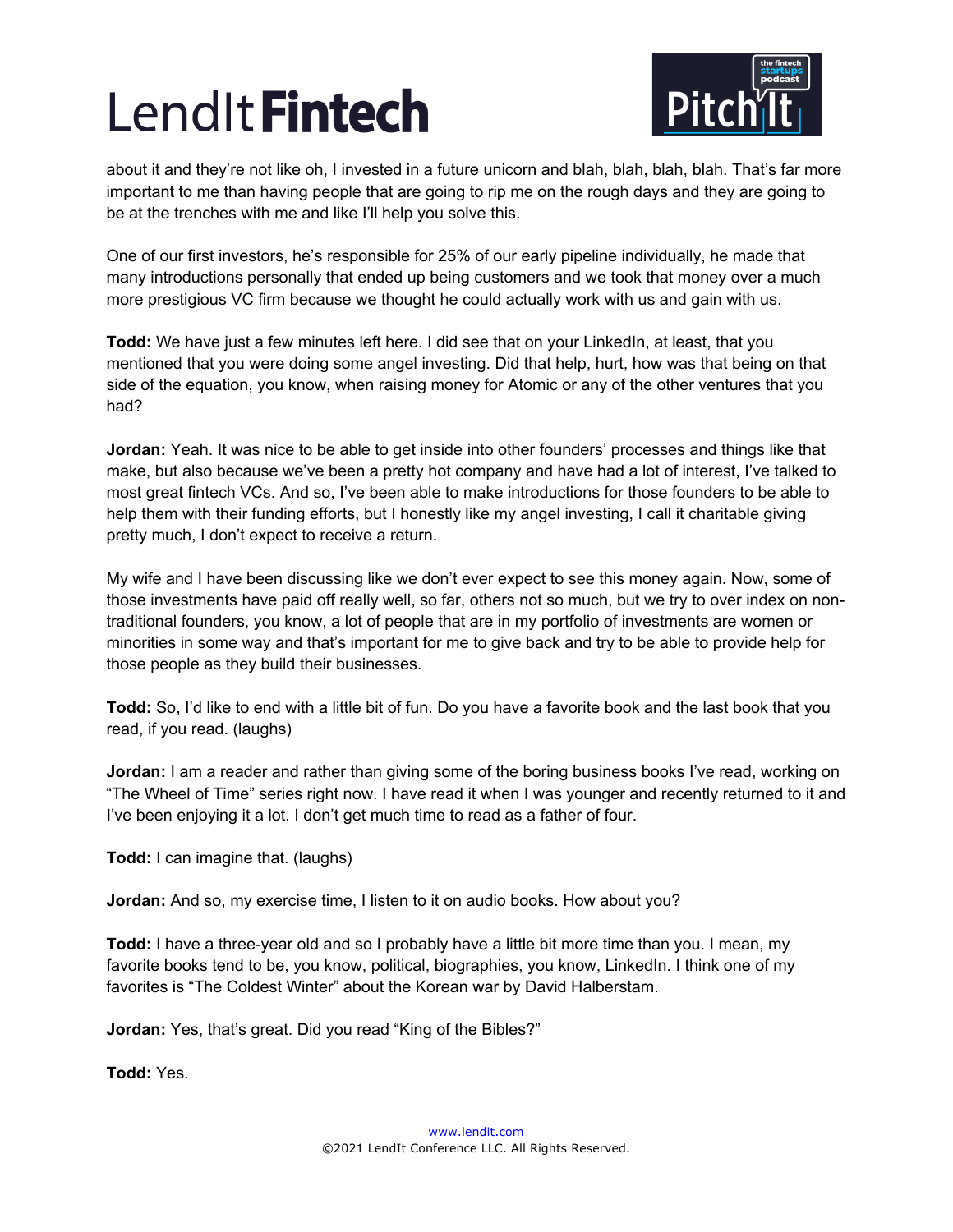

**Jordan:** That was amazing.

**Todd**: It was. The movie is good though not as good as the book.

**Jordan:** Yeah, rarely they are, but that's very, very true.

**Todd:** Do you have a favorite sport or sports teams that you root for?

**Jordan:** I do have a favorite sport so BYE volleyball is one of my favorite things to watch, I love men's volleyball and women's volleyball, but basketball is one of my favorite sports. I don't watch much professional, but I watch a lot of college basketball and a lot of college football. I like those two sports.

**Todd:** This is almost my 40th interview and I don't think I can count on one hand the amount of founders that actually watch typical sports. (Jordan laughs) Founders, for some reason, are like it's either an offshoot of a sports or it's not watching sports or volleyball, it's never anything like I watch professional football every weekend or college football every weekend, it's usually something out-ofthe-box which is interesting that founders are….you're pretty consistent on that.

**Jordan:** That is interesting. I mean, I've probably have only watched one or two football games this year personally because it's just tough time-wise, but I make time for March Madness every year, I watch at least a few games in the first opening weekend of March Madness.

**Todd:** Oh, that is one of my favorite events as well. And then, final question, biggest inspiration in life.

**Jordan:** I've mentioned this before, but certainly my Mom. I have two excellent parents, best I could have possibly asked for, but nobody believes in you, I think, quite like a mother. I think I was fortunate enough to have a Mom that thought my brain worked amazingly, even though it did not work for some things, and she was always supportive of me and the next one would be my wife. I've been fortunate to be surrounded by great leader mentors as well, my Mom being the first amongst those and my Dad being the first amongst those leader mentors as well.

**Todd:** With that, we're going to have to leave it there. Quickly tell the audience how they can find Atomic.

**Jordan:** atomic.financial is our website, you can find us on LinkedIn as well and I'm on LinkedIn as well. I'm on Twitter very little, but I'm on LinkedIn and you could find us on our website atomic.financial

**Todd:** Jordan, thank you very much for taking a few minutes out of your day, continued success to you and the team at Atomic, hopefully, we'll get you back sometime in the future.

**Jordan**: Thank you, Todd, a please speaking with you.